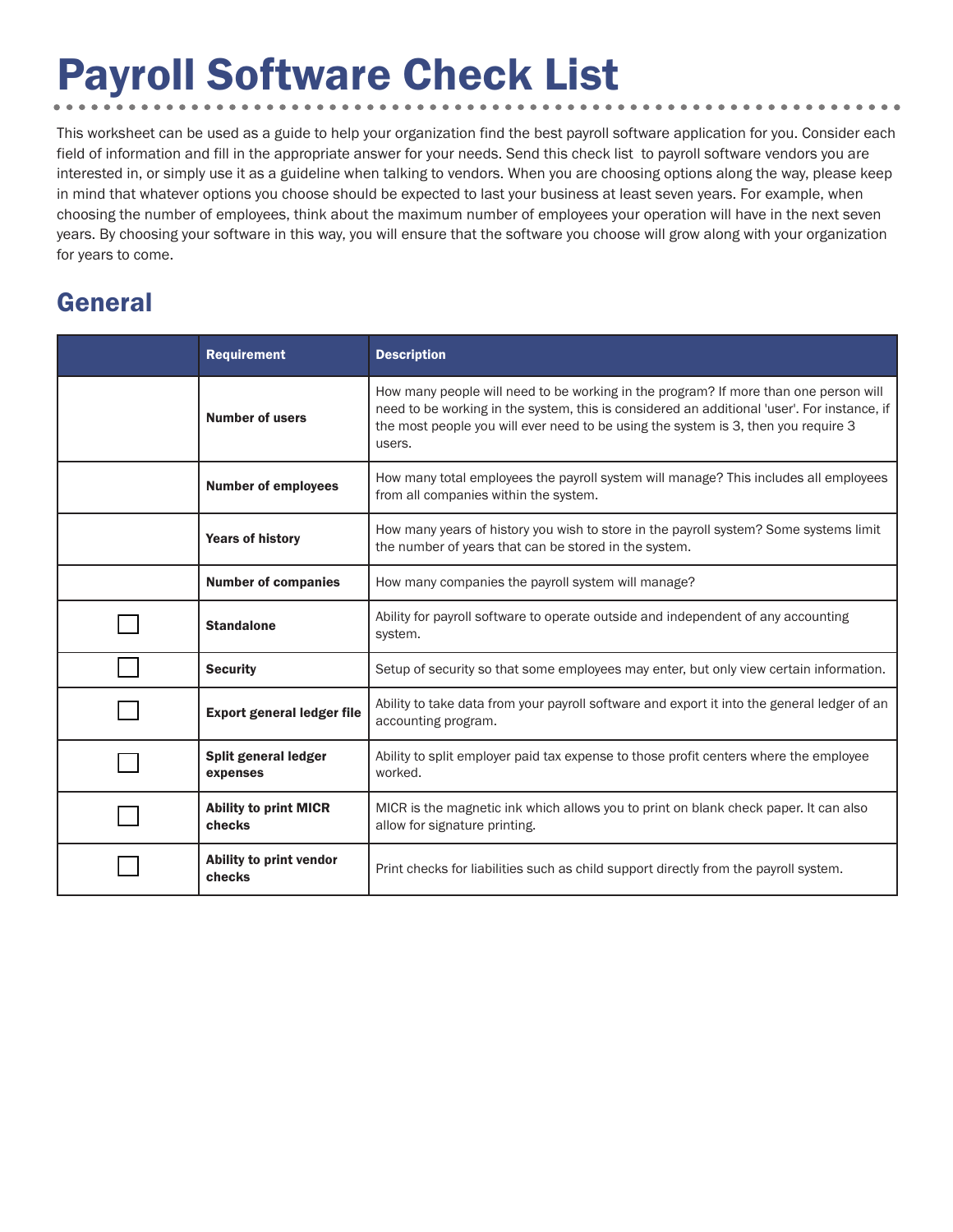## **Benefits**

| <b>Requirement</b>                             | <b>Description</b>                                                                                                                              |
|------------------------------------------------|-------------------------------------------------------------------------------------------------------------------------------------------------|
| Track/pay employee<br>garnishment              | Allows you to set up, track, and pay employee garnishments to the appropriate<br>vendor(s).                                                     |
| Vacation/leave accrual<br>tracking             | Tracks and computes employee vacation accrual based on the rate you set up.                                                                     |
| <b>Sick time calculations</b>                  | Tracks and computes sick time calculations.                                                                                                     |
| 401K tracking                                  | Tracks employee 401K and employer match, if applicable.                                                                                         |
| <b>Number of deduction</b><br>codes available  | Deduction codes represent the calculations by which pay is deducted from employee<br>pay, such as health insurance, child care, 401K and more.  |
| <b>Number of earning codes</b><br>available    | Earning codes represent the calculations by which employees earn pay, such as hourly,<br>salaried, overtime, and more.                          |
| <b>User-defined fields</b>                     | Gives you the ability to track your own fields of information that you set up for your<br>business-specific needs.                              |
| <b>Retirement plan</b><br>reporting            | Gives you the ability to generate several different styles of retirement plan data that<br>can be sent to your benefit provider for processing. |
| Employee education /<br>certification tracking | Allows you to track various certification or education that your employees are required<br>to complete.                                         |

# Time Entry

| <b>Requirement</b>                       | <b>Description</b>                                                                                             |
|------------------------------------------|----------------------------------------------------------------------------------------------------------------|
| <b>Time clock import</b>                 | Pull data from a time clock into the payroll system.                                                           |
| <b>Enter hours worked</b>                | Simplified pay entry where you merely fill in the hours worked for each employee.                              |
| <b>Enter time by start</b><br>/stop time | Fill in the start and stop time for employees, and the system calculates the hours for<br>you.                 |
| <b>Shift differential pay</b>            | Handles various employee shifts and the different pay rates associated with those<br>shifts.                   |
| <b>Minimum wage</b><br>calculations      | A tool to verify you are paying at least minimum hourly wage to piecework employees.                           |
| Pay by piecework                         | Allows you to set up piece work pay codes and then pay employees based on their<br>piecework completed.        |
| After the fact payroll                   | Enter pay checks into the system for payrolls that have already been completed.                                |
| Copy previous pay runs                   | Start a new pay run by copying the previous pay run, and make necessary revisions<br>from that starting point. |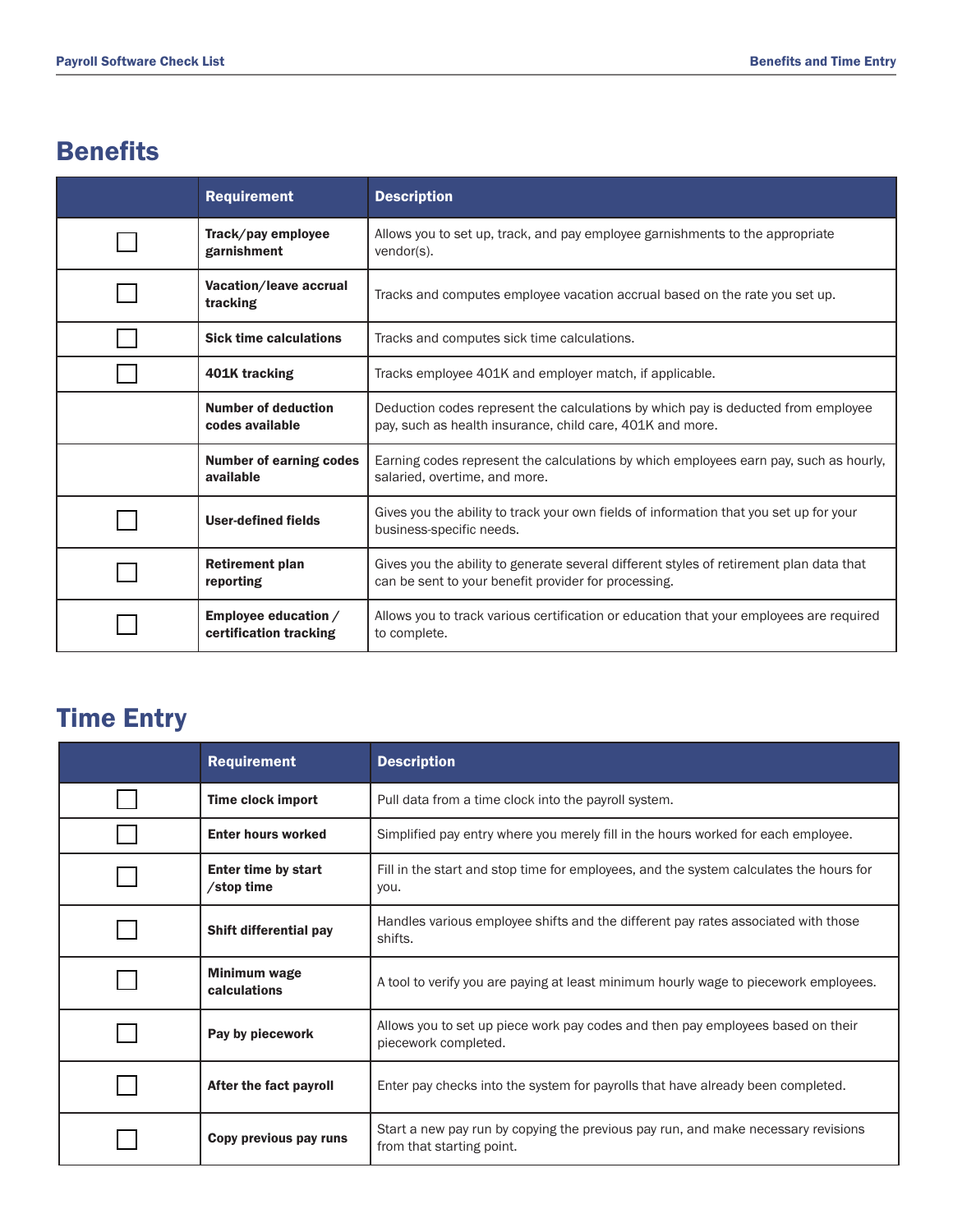### Pay

| <b>Requirement</b>                           | <b>Description</b>                                                                                         |
|----------------------------------------------|------------------------------------------------------------------------------------------------------------|
| <b>Workers compensation</b>                  | Track employee worker compensation by job type, for potential savings on worker<br>compensation insurance. |
| Third party sick pay                         | Report sick pay that was paid by a third party on your employee W-2s and employer<br>941.                  |
| <b>Track labor by project</b>                | Associate hours worked with projects, so that labor expenses can be calculated for any<br>given project.   |
| <b>Multiple state payroll</b>                | Process payroll for employees in multiple states.                                                          |
| <b>Multiple language pay</b><br>stubs        | Provide translations of payroll terms on payroll stubs for speakers of languages other<br>than English.    |
| <b>Manage payroll by</b><br>department       | Track and enter pay and print checks by department.                                                        |
| <b>Direct deposit</b>                        | Transfer pay electronically to employee bank accounts, rather than issuing printed<br>checks.              |
| <b>Electronic direct deposit</b><br>pay stub | Deliver direct deposit pay stubs electronically.                                                           |
| <b>Job tracking</b>                          | For service businesses such as contractors, the ability to track payroll labor expense by<br>job.          |

### Reports

| <b>Requirement</b>            | <b>Description</b>                                                                                        |
|-------------------------------|-----------------------------------------------------------------------------------------------------------|
| <b>Standard reports</b>       | Run a variety of standard payroll reports included in the system.                                         |
| <b>Customizable reports</b>   | Set up and save your own reports with the fields of information you choose.                               |
| <b>Certified payroll</b>      | Certified payroll reporting is required by the government when working on government-<br>subsidized work. |
| <b>Consolidated reporting</b> | Ability to run payroll reports for one, all or some of the companies within the payroll<br>system.        |